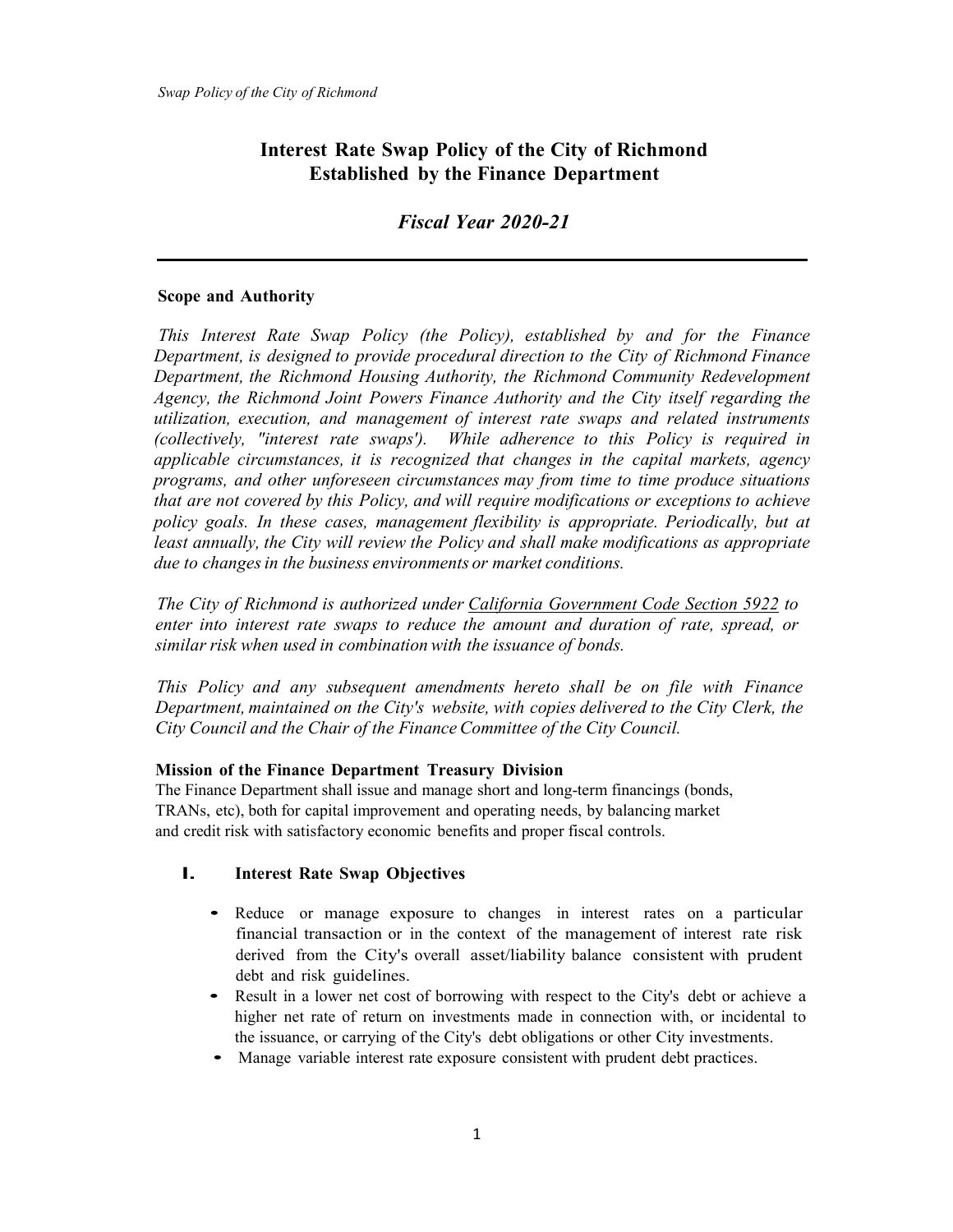- Enhance investment returns within prudent risk guidelines.
- Manage exposure to changing market conditions in advance of anticipated bond issues (through the use of anticipatory hedging instruments).
- Achieve more flexibility in meeting overall financial objectives than can be achieved in conventional markets.

## **II. Permitted Instruments**

The City may utilize the following financial products on a current, or forward basis, after identifying the objectives to be realized and assessing the attendant risks.

- Interest rate swaps, including (i) pay fixed/receive floating swaps (fixed rate swaps), (ii) receive floating/pay fixed swaps (floating rate swaps) and (iii) pay floating/receive floating swaps (basis swaps). Swaps may include option features, such as for the extension, cancellation, or index conversion of the swap.
- Interest rate caps, floors, and collars.
- Stand-alone options to enter into swaps (swaptions) on a particular date, series of dates, or during a particular period of time in the future.

## **III. Conditions for the Use of Interest Rate Swaps**

Each Agreement and Transaction will be entered into not for purpose of speculation, but solely in connection with the financing activities of the City.

- **A. General Usage** Interest rate swaps may be used to lock-in a fixed rate or, alternatively, to create additional variable rate exposure. Interest rate swaps may be used to produce interest rate savings, limit or hedge variable rate payments, alter the pattern of debt service payments, or for asset/liability matching purposes.
- **B. Liquidity Considerations** The impact on the cost and availability of letters of credit and liquidity support for both new and existing variable rate programs shall be considered when evaluating the issuance of new variable rate bonds which are to be swapped to a fixed rate liquidity support. Due to the limited supply of letter of credit or liquidity facility support in connection with variable rate bonds, higher overall costs may result.
- **C. Call Option Value Considerations** When considering the relative advantage of a fixed rate swap to fixed rate bonds, the value of the call option that would typically be purchased for the fixed rate bonds shall be compared to the incremental present value of the savings from using a swap. This shall be done to ensure the benefit from use of the swap will provide sufficient compensation to offset the expected value of any foregone future refunding savings.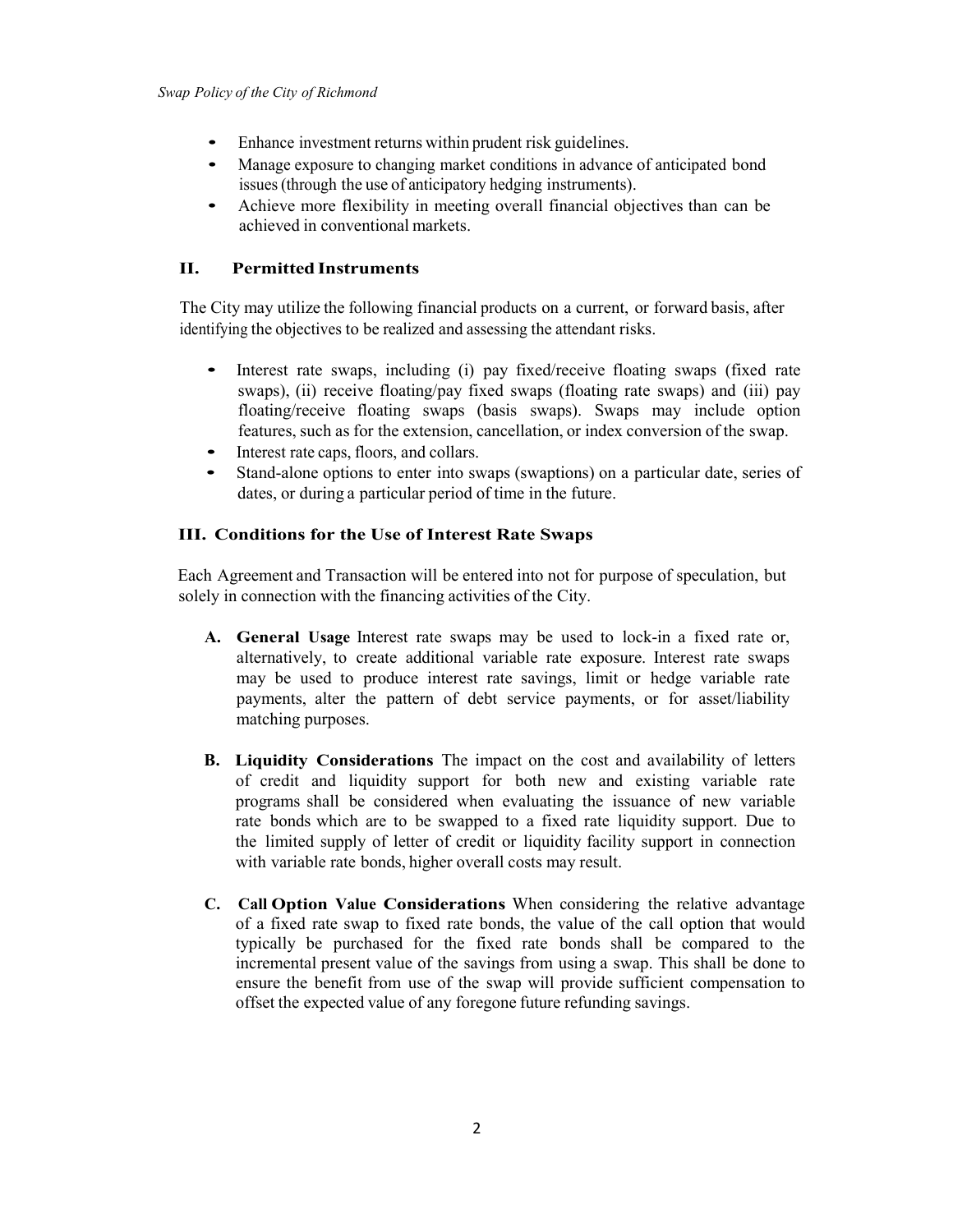#### **IV. Interest Rate Swap Features**

**A. Interest Rate Swap Agreement** Each interest rate swap executed by the City shall contain terms and conditions as set forth in an International Swaps and Derivatives Association, Inc. (ISDA) Master Agreement, including any Schedules to the Master Agreement, Confirmations and Credit Support Annexes, or other comparable agreement widely used by recognized derivatives dealers. The swap agreements between the City and each qualified swap Counterparty shall include payment, term, security, collateral, default, remedy, termination, and other terms, conditions and provisions as the Finance Director deems necessary or desirable.

The City may use law firms and financial advisory firm(s) with recognized experience in derivatives transactions to assist in preparation of the swap documents.

- **B. Interest Rate Swap Counterparties** The City will do business only with qualified swap counterparties. Qualified counterparties are institutions whose long-term credit rating or whose obligations are guaranteed by a financial institution whose long term credit rating are at the time the swap is entered into at least as high as "A" or "A2" or equivalent and that have a demonstrated record of successfully executing swap transactions. The City will structure interest rate swap agreements to protect itself from credit deterioration of counterparties, including the use of ratings-based termination events, credit support annexes or other forms of credit enhancement. Such protection shall include any terms and conditions which the City deems necessary or appropriate to protect its interests.
- **C. Term and Notional Amount** The City shall determine the appropriate term and size for an interest rate swap agreement on a case-by-case basis. In connection with the issuance or carrying of bonds, the outstanding notional amount of a swap agreement should relate to the amortization of the related existing or anticipated debt of the City. While entering into a swap with a term less than the associated bonds may be appropriate, if the intent is to "rollover" the swap, the City will be subject to the uncertainties of entering into a new swap at then prevailing market conditions.
- **D. Collateral Requirements** Terms imposing collateral requirements based on credit ratings of the counterparty, requiring collateralization or other forms of credit enhancements to secure any or all swap payment obligations may be included as part of any swap agreement. The collateral requirements will be determined in consultation with counsel and the financial advisor and/or swap advisor, and may require the counterparty to post securities, surety bonds, letters of credit or other credit enhancement if the highest credit rating of the counterparty, its parent, or guarantor is or falls below a rating of "AA-" or "Aa3". Additional collateral for further decreases in credit ratings of each counterparty shall be posted in accordance with the provisions contained in the CSA or other collateral support agreement of the Agreement.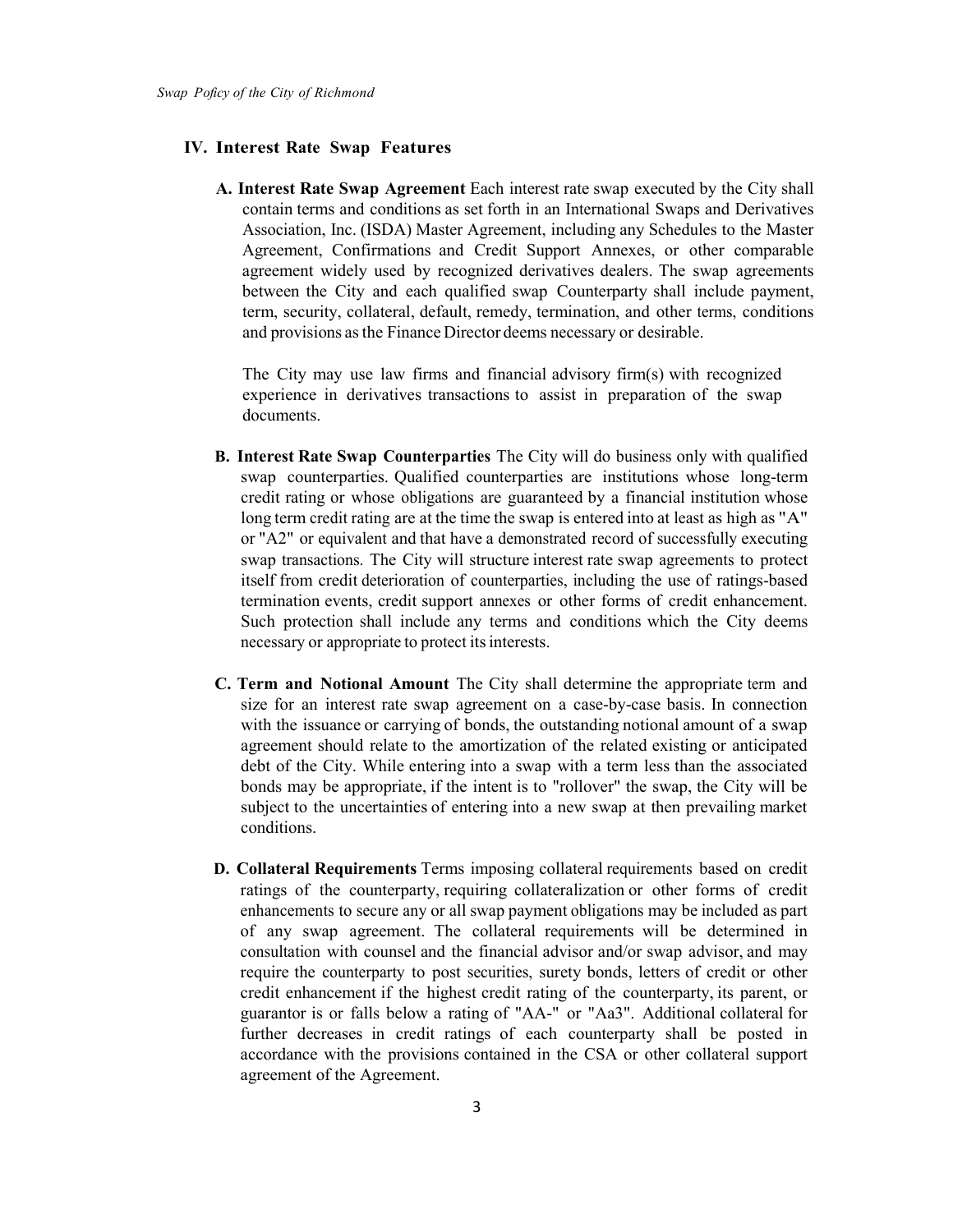Threshold collateral amounts shall be determined on a case-by-case basis. Reasonable threshold limits will be established for the initial deposit and for increments of collateral posting thereafter. Collateral shall be deposited with a third party trustee or as mutually agreed upon between the City and the counterparty. A list of acceptable securities that may be posted as collateral and the valuation of such collateral will be determined and mutually agreed upon during negotiation of the swap agreement with each swap counterparty. The market value of the collateral shall be determined on a monthly basis, or more frequently if the City determines it is in its best interest given the specific nature of the swap(s) and/or collateral security.

- **E. Security and Source of Repayment** Generally, the same security and source of repayment (pledged revenues) will secure the interest rate swaps as is used to secure the bonds that are hedged or carried by the swap, if any. The costs and benefits of subordinating the payments under the swap and/or termination payment shall be considered.
- **F. Cancellation Provisions** The benefit of purchasing the right to cancel the interest rate swap at no cost (par call) after a specified period of time, generally 5 to 10 years shall be evaluated. If the cancellation option is cost efficient relative to the cost of obtaining a bond call option for a similar starting period, it will be purchased. A par call termination provision mitigates some risks of the swap, by allowing a no-cost termination any time after the exercise date.
- **G. Prohibited Interest Rate Swap Features** The City will not use interest rate swaps that (i) are speculative or create extraordinary leverage or risk, (ii) lack adequate liquidity to terminate without incurring a significant bid/ask spread, (iii) provide insufficient price transparency to allow reasonable valuation, or (iv)are used as investments.

#### **V. Evaluation of Proposed Transactions**

The City's staff shall undertake an evaluation of any proposed transaction. This will include, but not be limited to, consideration of the following:

- Assessment of all inherent risks of the transaction including, but not limited to those outlined below (see **Interest Rate Swap Risks)**
- Alternative financing options and a comprehensive evaluation of the potential risks and expected benefits of the interest rate swap relative to such other options.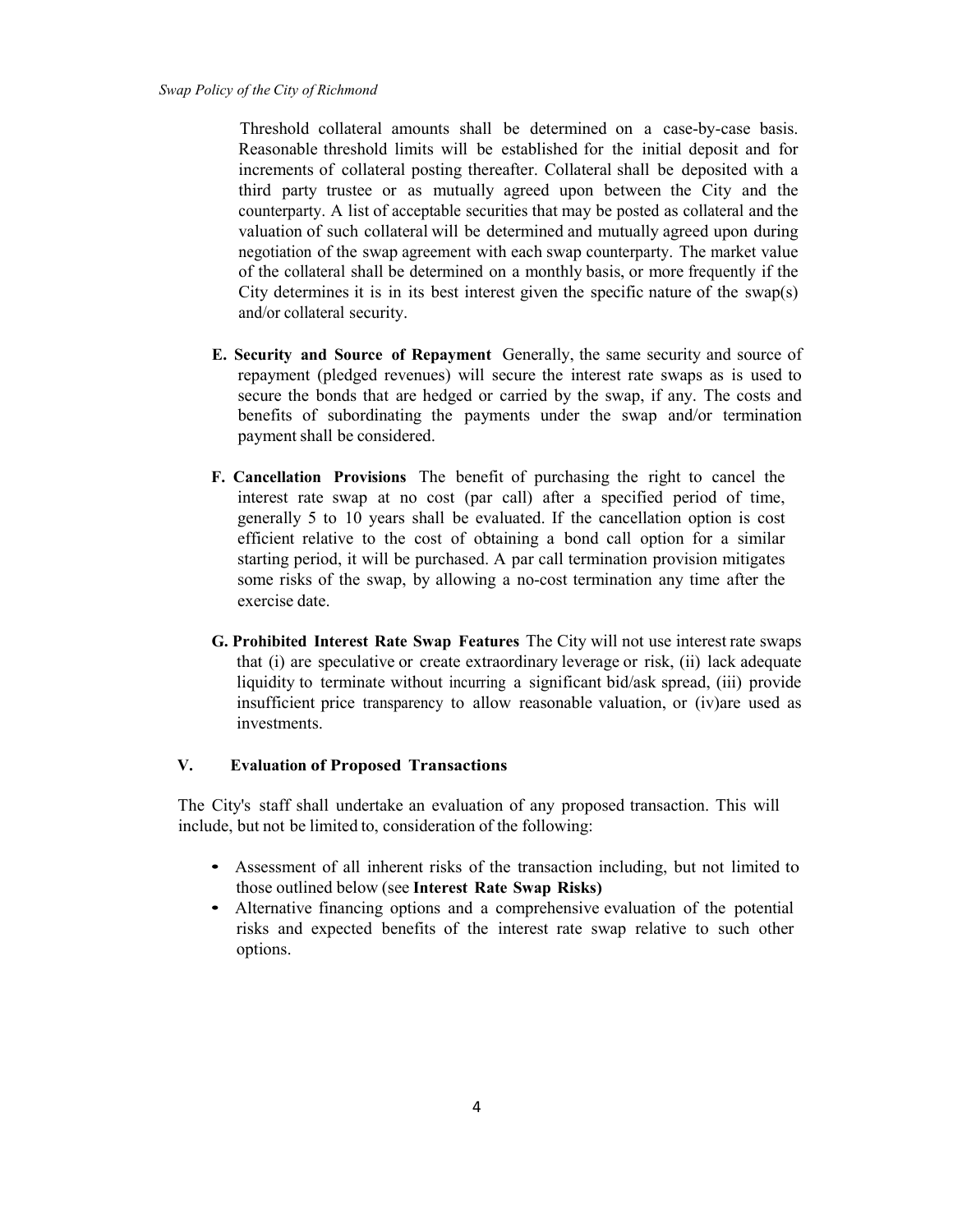- Security and source of payments, for both scheduled and termination payments, and the integration of the swap into the City's debt program.
- Procurement process and the suitability of the contemplated counterparties to the swap, taking into account any existing exposure to such counterparties.
- Impact on City's credit and liquidity profile and how other financial arrangements, existing or expected, may be impacted by the swap.
- Analysis of impact on the City's net variable rate interest exposure from the contemplated transaction and any potential budgetary impact.
- Cost and availability of on-going resources for the effective operations and risk management of the swap.
- Tax, accounting, or other compliance requirements relative to other options.
- If the transaction includes option components, analysis of circumstances under which the option will likely, or not likely, be exercised and the consequences of each outcome.
- Volatility Exposure (as outlined herein) for each counterparty for all existing and any proposed transactions.

#### **VI. Interest Rate Swap Risks**

Before proceeding with a swap transaction, the City must reasonably conclude that the expected benefits of the transaction outweigh the expected risks, that the risks are within acceptable levels, and that the contemplated transaction does not impose risks that threaten the City's ability to perform its core functions. The transaction must be reasonable in relation to the City's overall financial condition and capitalization.

The City shall, with its advisors and legal counsel, structure swap transactions with terms and provisions that will help mitigate such risks to the extent practicable and cost-effective. The City shall have a plan for the on-going monitoring and risk management of swap transactions.

- **A. Counterparty Risk** The failure of the counterparty to make required payments or otherwise comply with the terms of the swap agreement. If the swap is terminated prior to its scheduled final cash flow date and the City's swap position has increased in value, the City will be owed a termination amount and therefore will have credit exposure to its counterparty for collection of any such amount.
	- **1. Assessment** The City will monitor counterparty exposure levels, ratings thresholds, and collateralization requirements.
- **B. Termination Risk** The risk that an interest rate swap agreement must be terminated prior to its stated final cash flow date, and that the City cannot obtain a replacement transaction with substantially similar term, including because of deterioration of the City's own credit. In such a circumstance, the City could owe, or be owed, a termination payment.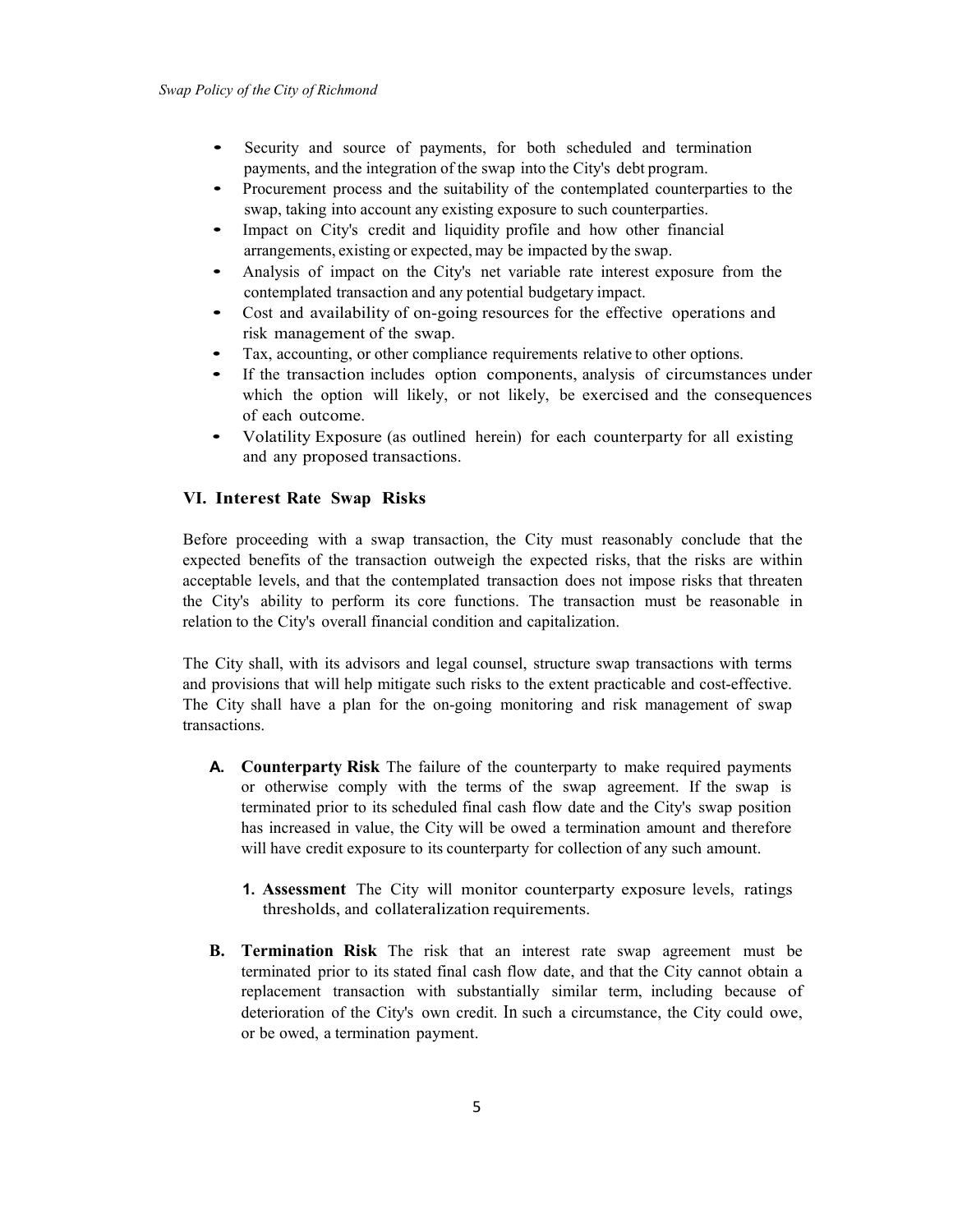- **1. Assessment** The City will compute, at least annually, the termination exposure for all existing and proposed swaps at market value and under an expected worse-case scenario. A contingency plan will be annually updated specifying how to finance a termination payment and/or replace the hedge.
- **C. Collateral Posting Risk** The risk that the City will be required to secure its payment obligations under the swap. Posted collateral would not be available for the City's expenditure or reserve balance needs, potentially adversely impacting credit ratings and overall liquidity and budgetary efforts.
	- **1. Assessment** The City will review, on a case by case basis, the possible risk associated with posting collateral, taking into consideration any earnings potential on posted collateral.
- **D. Basis Risk** The risk of a mismatch between actual variable rate debt service and variable rate indices used to determine swap payments.
	- **1. Assessment** On an annual basis the City will review historical trading differentials between the variable rate bonds and the indices.
- **E. Tax Risk** The risk created by potential tax events that could affect sufficiency of swap payments.
	- **1. Assessment** The City will review all tax events in proposed swap agreements and evaluate the impact of potential changes in tax law on LIBOR indexed swaps.
- **F. Rollover Risk** The risk of a mismatch of the maturity of the swap and the maturity of the underlying bonds.
	- **1. Assessment** The City will determine, in accordance with its Debt Policy, the capacity to issue variable rate bonds that may be outstanding after the maturity of a fixed rate swap.
- **G. Liquidity Risk** In connection with a swap strategy which includes issuance of floating rate bonds that, absent the swap strategy would have been issued as fixed rate bonds, the risk that the City cannot secure a cost-effective renewal of a letter or line of credit or suffers a failed auction or remarketing with respect to the floating-rate bonds.
	- **1. Assessment** The City will evaluate the expected availability of liquidity support for hedged (swapped) and non-swapped variable rate debt.
- **H. Credit Risk** The risk of an event occurring that modifies the credit quality or credit rating of the issuer of its counterparty.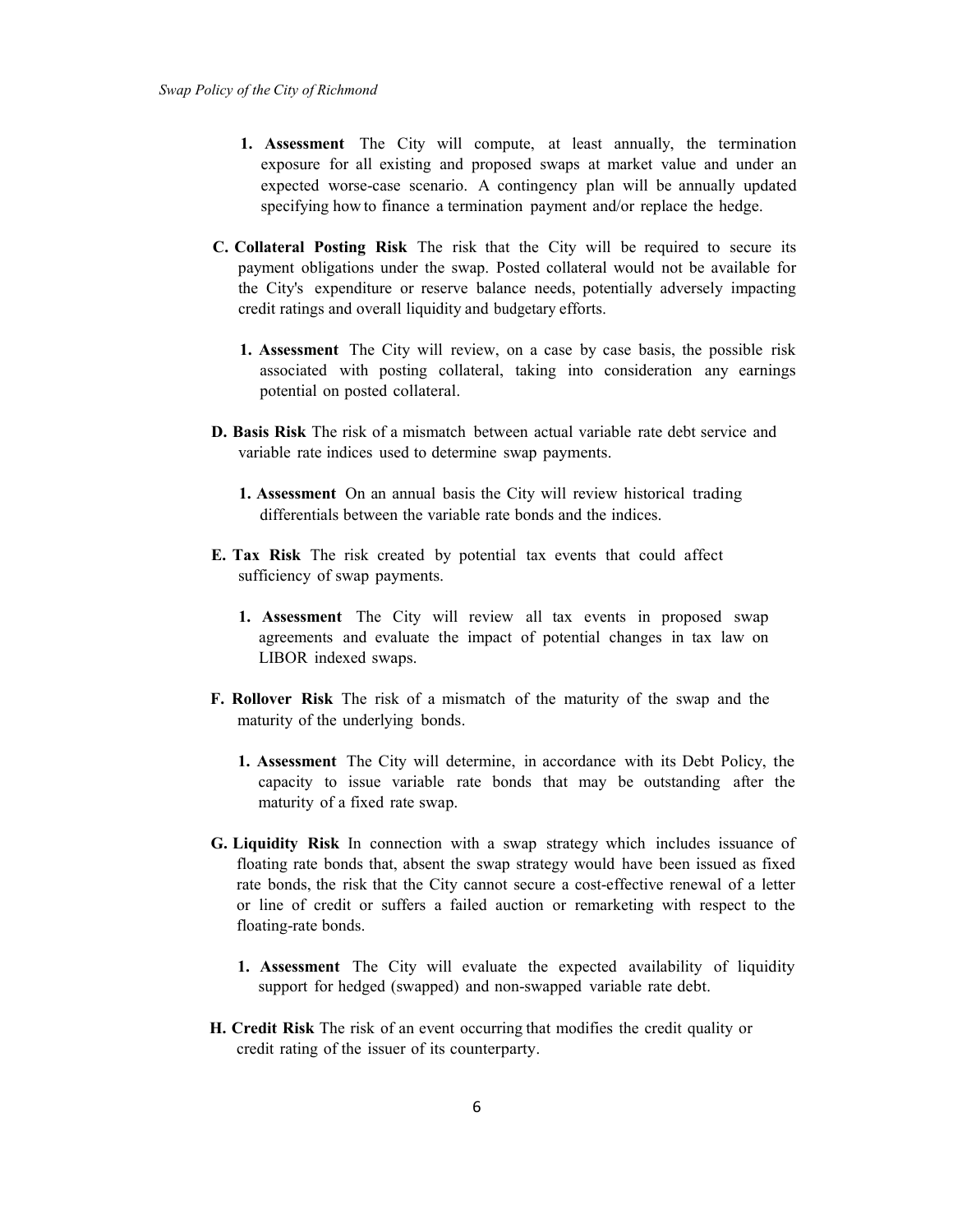**1. Assessment** The City will monitor the ratings of counterparties, insurers, and guarantors.

## **VII. Counterparty Credit Exposure**

The City will manage its counterparty credit exposure (i.e., amounts which would become due to the City if the swaps with a particular counterparty were to terminate early pursuant to a default or other similar event) through diversification and active trade management. In order to manage the City's exposure, the City shall annually calculate and review the current market evaluation of all outstanding swaps, subtotaled by counterparty and by security and source of payment (as applicable). In addition, for each counterparty, the City will review the then current long-term credit ratings and the ratings outlook, including the date of the last rating update. The calculation of termination exposure per counterparty will be on a net basis by taking into consideration multiple transactions, some of which may offset the overall exposure to the City.

In addition, the City shall annually estimate the interest rate volatility risk ("Volatility Exposure") of the City's swap portfolio. The purpose of the Volatility Exposure is to measure what impact a significant change in interest rates would have on the City's swap portfolio. Volatility Exposure will be calculated assuming (i) an upward shift of 150 basis points in the yield curve and (ii) a downward shift of 150 basis points in the yield curve. The assumed shift will be reviewed periodically to ensure that they remain appropriate.

| Counterparty      | $S\&P$ (Date)<br>Moody's (Date)      | Outlook                          | <b>Market Value of</b><br><b>Transactions</b> | <b>Volatility Exposures</b><br><b>Market Value</b> |
|-------------------|--------------------------------------|----------------------------------|-----------------------------------------------|----------------------------------------------------|
| <b>Provider A</b> | $A+ (1/1/04)$<br>$\Delta 2$ (1/1/05) | <b>Stable</b><br><b>Negative</b> | \$3 million                                   | VolExpup \$4 million<br>VolExpDown-\$1<br>million  |

| <b>Example of Counterparty Credit Exposure Information (Illustration Purposes Only)</b> |  |
|-----------------------------------------------------------------------------------------|--|
|-----------------------------------------------------------------------------------------|--|

**A. Exposure Review of Existing Swaps** While collateralization reduces credit risk, collateralization introduces other risks, principally legal and operational. Inorder to manage these other risks, the City shall limit the amount of exposure to any one counterparty, regardless of the counterparty credit ratings and threshold levels. Credit exposure may be reduced, for example, through a swap termination, in whole or in part, or a restructuring of the swap to an on-market rate with a smaller notional amount accompanied by a cash payment to the City, which could then be used to redeem underlying debt obligations. These counterparty credit risk guidelines will not mandate or otherwise force automatic termination by the City or the counterparty.